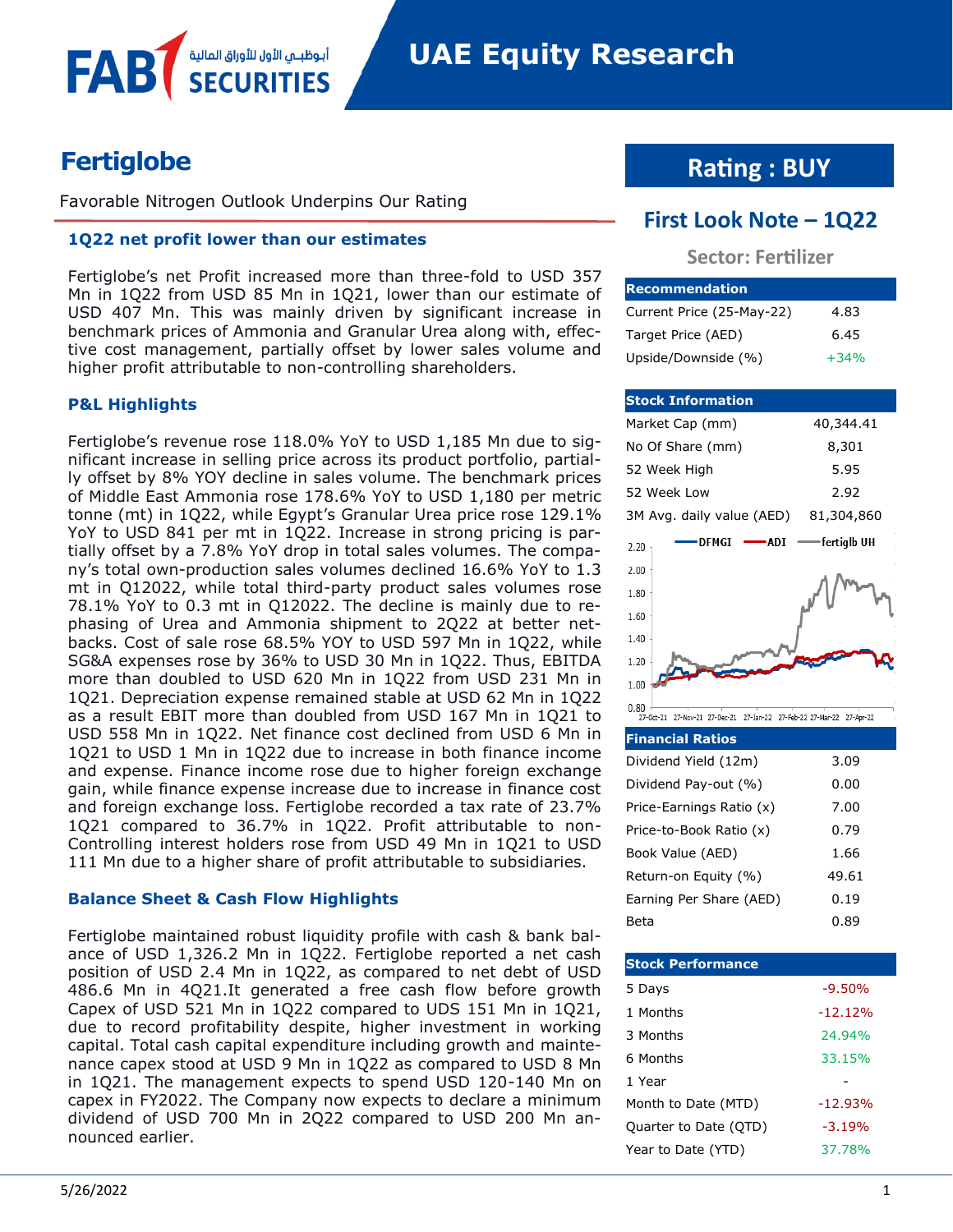# أبوظبـي الأول للأوراق المالي FA

#### **Target price and recommendation**

We upgrade our rating to BUY on Fertiglobe with a revised target price of AED 6.45. Fertiglobe strong earnings outlook is supported by favorable Nitrogen outlook. This is underpinned by structural shift in demand environment led by low global grain inventory, high farm income, strong demand outlook in India and Chinese exports curb to prioritize domestic supply. Fertiglobe further benefits from long-term attractive gas supply agreements with EGPC in Egypt, Sonatrach in Algeria, and ADNOC in Abu Dhabi providing a favorable cost position. Fertiglobe holds a combined 10% global market share of Ammonia and Urea. Due to its young assets base, the company is able to produce Ammonia and Urea with high gas efficiency and high reliability at a lower cost. It is positioned in the first quartile cost curve among the global ammonia and urea producers. Fertiglobe has competitive advantage over other greenfield project due to its plug-and-play ability for low carbon ammonia i.e. to add both blue and green ammonia capacity at minimal capex. Additionally, Fertiglobe balance sheet remained strong with a net cash balance of USD 2 Mn in 1Q22. It is able to generate sustainable free cash flow (FCF) across the period and FCF as percentage of adjusted EBITDA stood at 83.4% in 1Q22. Due to this, the company would be able to pay USD 700 Mn in dividend in 2Q22 after providing for growth opportunities, while maintaining its investment grade credit profile. Considering all the above factors and favorable outlook for global benchmark prices of Ammonia and granular Urea, we assign Buy rating on the stock.

#### **Fertiglobe - Relative valuation**

| (at CMP)         | 2019*     | 2020*     | 2021  | 2022F |
|------------------|-----------|-----------|-------|-------|
| P/E              | <b>NA</b> | NА        | 15.5  | 7.8   |
| P/B              | NА        | NА        | 5.9   | 3.7   |
| EV/EBITDA        | NА        | NA        | 7.7   | 5.1   |
| Dividend yield** | <b>NA</b> | <b>NA</b> | 15.8% | 12.8% |

*FABS Estimates & Co Data*

Note: \*Since the company was listed on 27 Oct 2021 hence valuation multiples for FY2019 and 2020 are not included. \*\*Dividend yield for FY2021 includes a special pre-IPO dividend of USD 850 Mn, an advance dividend of USD 93.6 mn paid to OCI and ADNOC in relation to Sorfert, and the remaining is a regular dividend. otal cash dividends paid to shareholders during 2021 amounted to \$1,443.6 million, including the \$850.0 million pre-IPO special dividend to OCI and ADNOC. Dividends paid to non-controlling interests (NCI) were \$193.4 million, including Sorfert dividends paid to Sorfert's minority shareholder in August 2021 (accumulated dividend covering 2018 to 2020).

| USD mm                       | 1Q21   | 4Q21   | 1Q22A  | <b>1Q22F</b> | <b>VAR</b> | YOY Ch  | QOQ Ch   | 2021     | 2022F    | Change    |
|------------------------------|--------|--------|--------|--------------|------------|---------|----------|----------|----------|-----------|
| Sales                        | 543    | 1,184  | 1,185  | 1,243        | $-4.7%$    | 118.0%  | 0.1%     | 3,311    | 4,363    | 31.8%     |
| Cost of Sales                | $-354$ | $-558$ | -597   | $-684$       | $-12.7%$   | 68.5%   | 7.0%     | $-1,904$ | $-2,182$ | 14.6%     |
| <b>Gross profit</b>          | 189    | 626    | 588    | 559          | 5.1%       | 210.7%  | $-6.1%$  | 1,407    | 2,182    | 55.0%     |
| SG&A Exps                    | $-22$  | $-30$  | -30    | 43           | $-170.8%$  | 36.0%   | 0.7%     | $-102$   | $-109$   | 6.4%      |
| <b>Operating profit</b>      | 167    | 596    | 558    | 602          | $-7.4%$    | 233.9%  | $-6.5%$  | 1,305    | 2,035    | 56.0%     |
| Depr. & Amort                | -64    | $-65$  | $-62$  | $-67$        | $-7.2%$    | $-2.8%$ | $-4.6%$  | $-267$   | $-272$   | 1.8%      |
| <b>EBITDA</b>                | 231    | 661    | 620    | 669          | $-7.4%$    | 168.5%  | $-6.3%$  | 1,572    | 2,307    | 46.8%     |
| Financial income             | 5      | 6      | 36     | 5            | 616.0%     | 602.0%  | 539.3%   | 20       | 27       | 35.7%     |
| Financial charges - net      | $-11$  | $-18$  | -36    | $-13$        | 179.2%     | 242.5%  | 103.9%   | $-53$    | $-56$    | 6.3%      |
| Profit before zakat          | 162    | 584    | 557    | 594          | $-6.2%$    | 245.0%  | $-4.6%$  | 1,272    | 2,006    | 57.7%     |
| Income tax                   | $-27$  | $-124$ | -90    | $-119$       | $-24.2%$   | 233.3%  | $-27.5%$ | $-296$   | $-327$   | <b>NM</b> |
| <b>Profit before NCI</b>     | 135    | 460    | 467    | 475          | $-1.7%$    | 247.3%  | 1.6%     | 976      | 1,679    | 72.0%     |
| <b>NCI</b>                   | $-49$  | -93    | $-111$ | $-68$        | 62.5%      | 124.1%  | 18.3%    | $-273$   | $-279$   | 2.1%      |
| <b>Profit for the period</b> | 85     | 367    | 357    | 407          | $-12.4%$   | 318.5%  | $-2.7%$  | 703      | 1,400    | 99.2%     |

#### **Fertiglobe - P&L**

FABS estimate & Co Data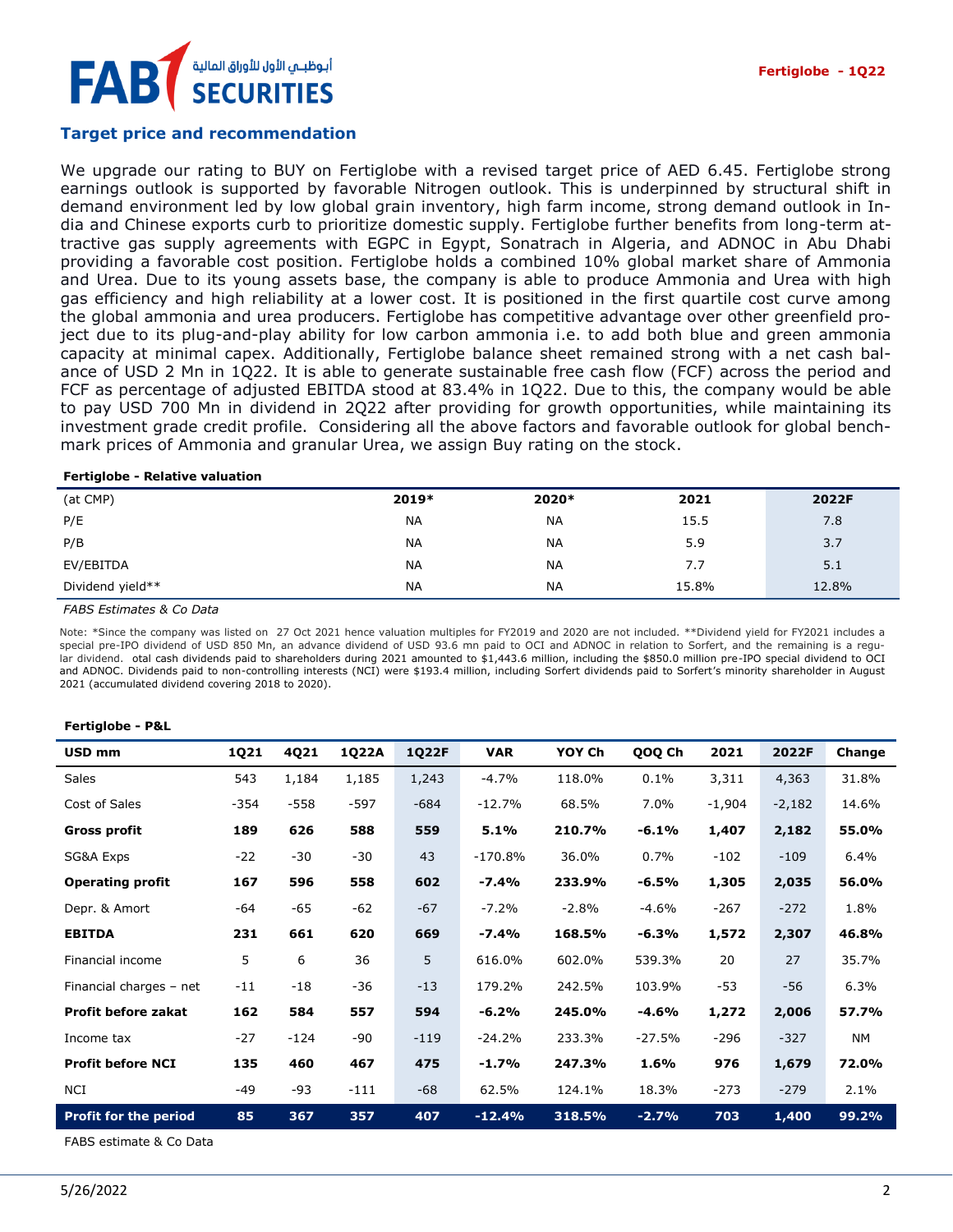

#### **Fertiglobe - Margins**

|                         | 1021  | 4021  | 1022  | YoY Ch | OoO Ch | 2021  | 2022F | Change |
|-------------------------|-------|-------|-------|--------|--------|-------|-------|--------|
| Gross Profit Margin     | 34.8% | 52.9% | 49.6% | 1479   | $-329$ | 42.5% | 50.0% | 750    |
| <b>EBITDA Margin</b>    | 42.5% | 55.9% | 52.3% | 982    | $-356$ | 47.5% | 52.9% | 540    |
| Operating Profit Margin | 30.7% | 50.4% | 47.1% | 1633   | $-330$ | 39.4% | 46.6% | 724    |
| Net Profit Margin       | 15.7% | 31.0% | 30.1% | 1442   | -86    | 21.2% | 32.1% | 1085   |

*FABS estimate & Co Data*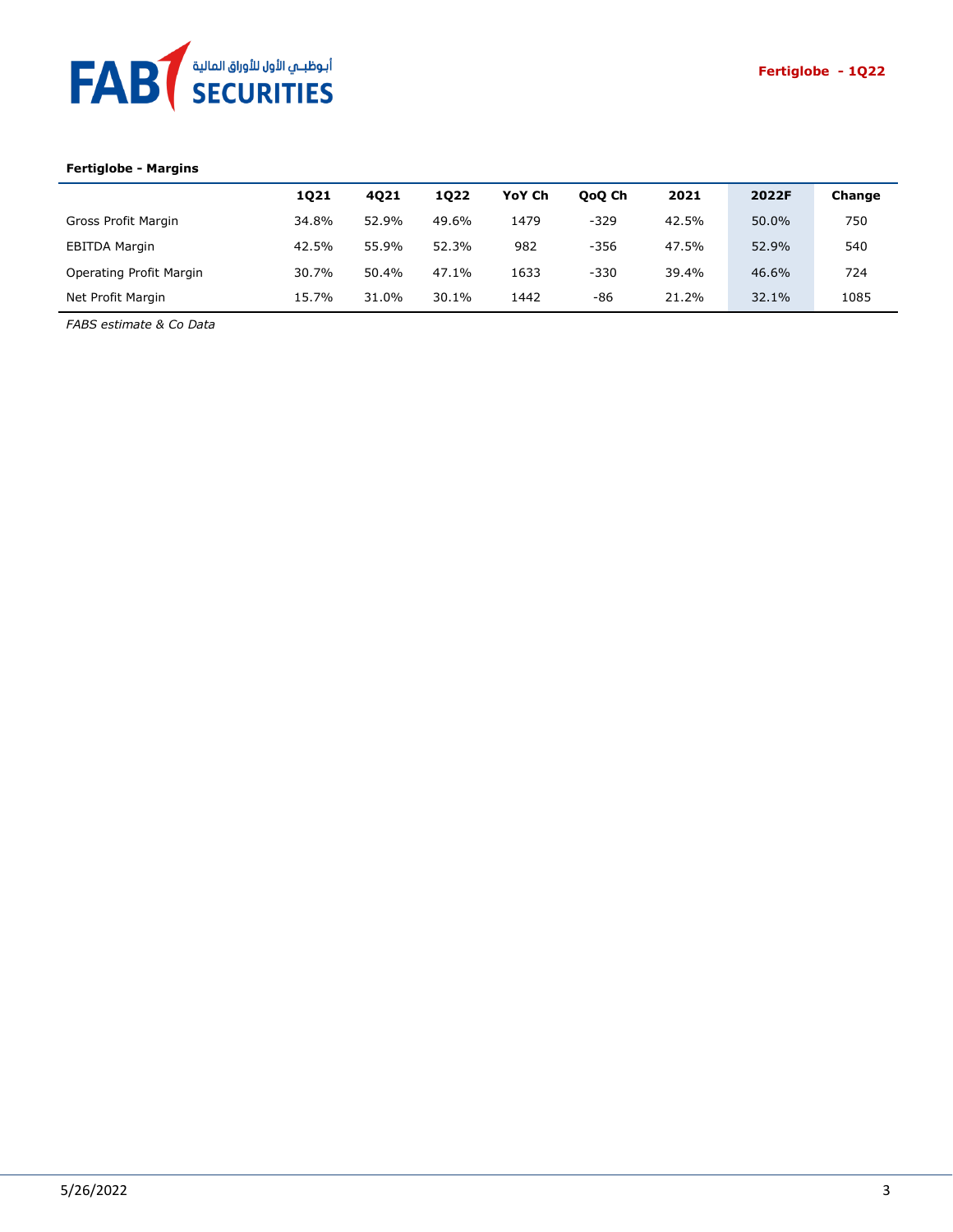# **Research Rating Methodology:**

| Rating            | Upside/Downside potential    |
|-------------------|------------------------------|
| BUY               | Higher than $+15%$           |
| <b>ACCUMULATE</b> | Between $+10\%$ to $+15\%$   |
| <b>HOLD</b>       | Lower than $+10\%$ to $-5\%$ |
| <b>REDUCE</b>     | Between -5% to -15%          |
| <b>SELL</b>       | Lower than -15%              |

# **FAB Securities Contacts:**

| <b>Research Analysts</b>                         |                                          |                            |
|--------------------------------------------------|------------------------------------------|----------------------------|
| Ahmad Banihani                                   | $+971 - 2 - 6161629$                     | ahmad.banihani@Bankfab.com |
| <b>Sales &amp; Execution</b>                     |                                          |                            |
| Abu Dhabi Head Office                            |                                          |                            |
| <b>Trading Desk</b>                              | $+971 - 2 - 6161700/1$<br>+971-2-6161777 | Online Trading Link        |
| <b>Institutional Desk</b><br>Sales and Marketing | +971-4-4245765<br>+971-2-6161703         |                            |
|                                                  |                                          |                            |

### **DISCLAIMER**

This report has been prepared by FAB Securities (FABS), which is authorised by the UAE Securities and Commodities Authority, licensing registration number 604002, and is a member of the Abu Dhabi Securities Exchange and Dubai Financial Market. The information, opinions and materials contained in this report are provided for information purposes only and are not to be used, construed, or considered as an offer or the solicitation of an offer or recommendation to sell or to buy or to subscribe for any investment security or other financial instrument. The information, opinions and material in this report have been obtained and derived from publicly available information and other sources considered reliable without being independently verified for their accuracy or completeness. FABS gives no representation or warranty, express or implied, as to the accuracy and completeness of information and opinions expressed in this report. Opinions expressed are current as of the original publication date appearing on the report only and the information, including the opinions contained herein, are subject to change without notice. FABS is under no obligation to update this report. The investments referred to in this report might not be suitable for all recipients. Recipients should not base their investment decisions on this report and should make their own investigations, and obtain independent advice, as appropriate. Any loss or other consequences arising from the uses of material contained in this report shall be the sole and exclusive responsibility of the recipient and FABS accepts no liability for any such loss or consequence. The value of any investment could fall as well as rise and the investor may receive less than the original amount invested. Some investments mentioned in this report might not be liquid investments, which could be difficult to realise in cash. Some investments discussed in this report could be characterised by high level of volatility, which might result in loss. FABS owns the intellectual property rights and any other material contained in this report. No part of this report may be reproduced, utilised or modified in any form either in whole or in part or by any electronic, mechanical or other means, now known or hereafter invented, including photocopying and recording, or stored in any retrieval system without the prior consent of FABS in writing. While utmost care has been taken to ensure that the information provided is accurate and correct, neither FABS, nor its employees shall, in any way, be responsible for the contents. By accepting this document, the recipient agrees he/she has read the above disclaimer and to be bound by the foregoing limitations/ restrictions.